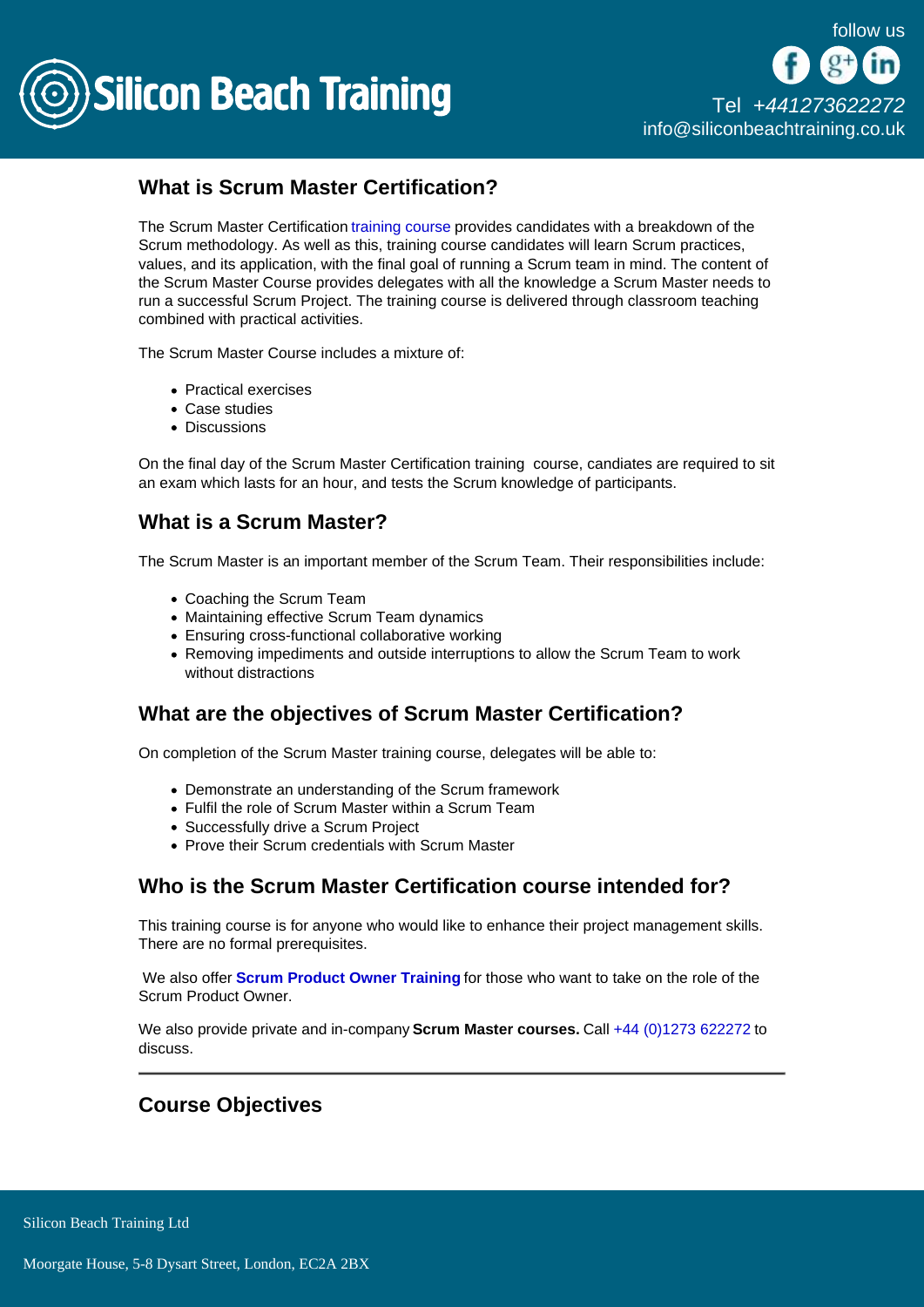

On completion of the Scrum Master course delegates will be able to:

- Demonstrate an understanding of the Scrum framework
- Fulfil the role of Scrum Master within a Scrum Team
- Successfully drive a Scrum Project
- Prove their Scrum credentials with Scrum Master

### Agile Rationale & Benefits

#### Scrum Development Process

- Background: Origins and History of Scrum
- Comparison of Scrum to other Agile frameworks: XP, Lean, DSDM, Unified Process
- The Components of Scrum: Roles, Artefacts and Activities

#### Scrum Planning

- Product backlog: INVEST: Stories: Fixed Price Development: Definition of Done
- Collaborative Planning; Release Planning; Multi-level Planning; Sprint Planning

#### Scrum Teams

- Self Organising Teams; Productive Team Working
- Scrum Roles: The Scrum Team; ScrumMaster; Product Owner; Pigs and Chickens
- Project Manager; Architect etc. Roles not included in the Scrum Team

#### **Estimation**

- Estimating Size
- Principles
- Velocity
- Story Points
- Ideal Days
- Planning Poker

#### Scrum Monitoring and Control

- Daily Scrum Meeting
- Burn Down Charts

Silicon Beach Training Ltd